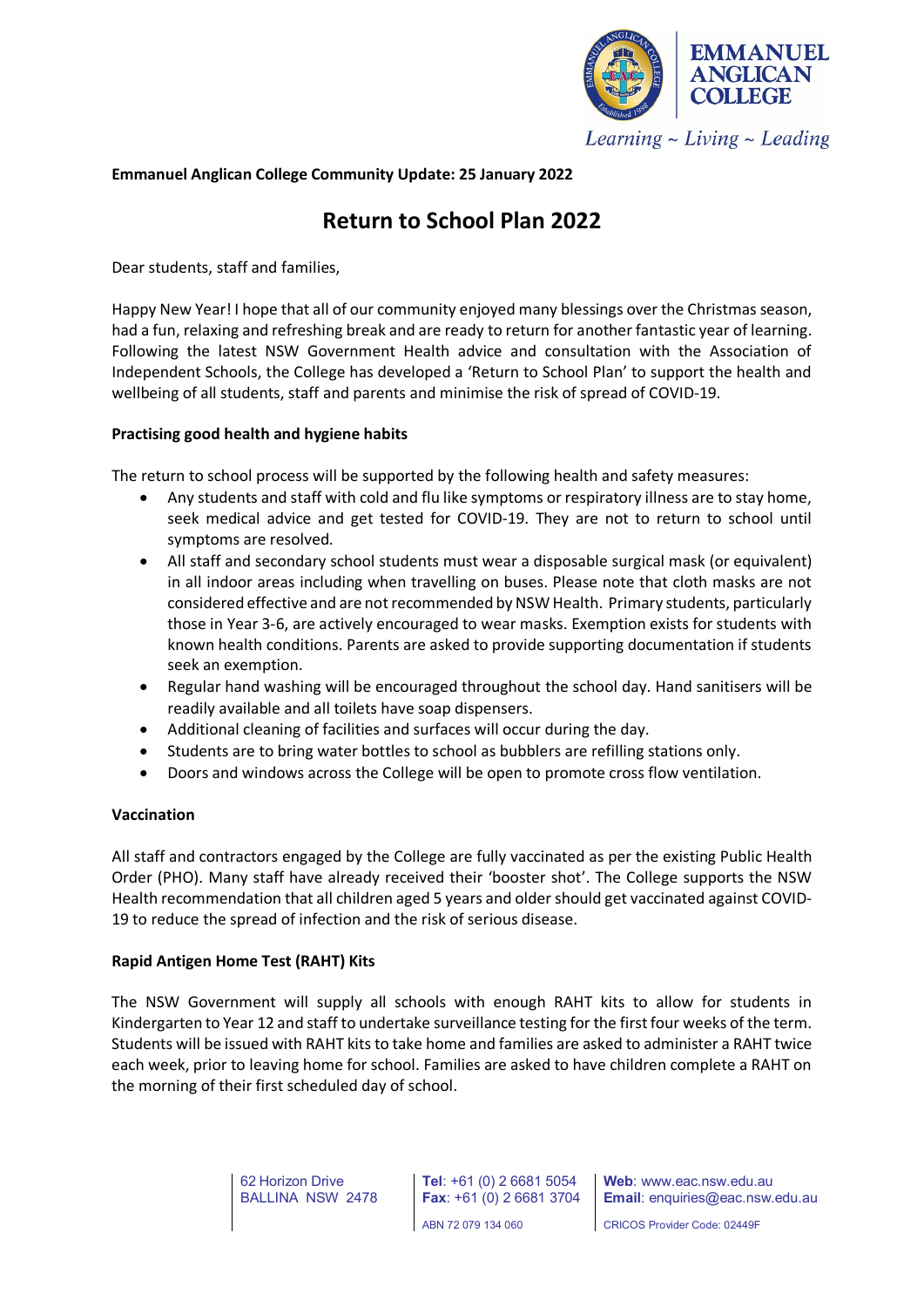

### **Distribution of Rapid Antigen Home Test (RAHT) Kits**

The NSW Government has delivered an initial supply of 4 RAHT kits for each student in Kindergarten to Year 12. The tests will be available for collection from the new Multi-Purpose Centre, The Lindsay Walker Centre on Thursday 27, Friday 28 and Monday 31 January from 9.00am to 1.00pm to facilitate testing prior to the return to school. Please park near The Lindsay Walker Centre and follow the signage to the collection point. Remember to wear a mask and social distance at all times. We ask that only one family member collect the RAHT kits on behalf of their family.

Families with students in Year 7 are encouraged to collect their RAHT kits on Thursday to facilitate testing prior to Year 7 commencing on Friday.

#### **Testing positive to COVID-19**

If a student or staff member displays any COVID-19 like symptoms then they are not to attend school and get tested. If the test is negative then the individual must wait until symptoms cease before returning to school.

If a student tests positive, they must follow the current health advice. Currently a positive case is required to isolate for 7 days and then may return to school once symptoms have ceased. The family are required under the PHO to notify the College of a student's positive result and if using a RAHT, families are to register a positive result on the ServicesNSW App. A positive PCR test will lead to an automatic notification to NSW Health.

#### **Household contacts and requirements to isolate**

If a member of a student's household tests positive, then all those who reside at the same address are deemed a household contact and must isolate for 7 days. Students are not permitted to attend school if they are a 'household contact'. Under the essential worker exemption, school staff who are deemed household contacts, may attend work if they are symptom free and if they complete a RAHT each day for 7 days.

#### **Managing students who become unwell at school**

If a child has symptoms or is sick they must stay at home and get tested. If they present at school with symptoms, they will be sent to sick bay and their parents contacted to come and collect them.

#### **Maintaining continuity of teaching and learning**

It is anticipated that staff and students will test positive and as a result be unable to attend school. It is also possible that a pattern of 7 day absences (and in some cases longer) will continue for some time. As per the NSW Government directive, schools will stay open and curriculum delivery will continue as face to face lessons. Teachers are currently developing material to allow students who are at home but only mildy unwell or asymptomatic to access some work and stay connected with the learning.

Teachers in Years 5-12 will continue to use Google Classroom to provide a brief overview of each lesson, including any resources available (web link, text, attach a worksheet etc) and outlining a

> 62 Horizon Drive BALLINA NSW 2478

**Tel**: +61 (0) 2 6681 5054 **Fax**: +61 (0) 2 6681 3704 ABN 72 079 134 060

**Web**: www.eac.nsw.edu.au **Email**: enquiries@eac.nsw.edu.au

CRICOS Provider Code: 02449F